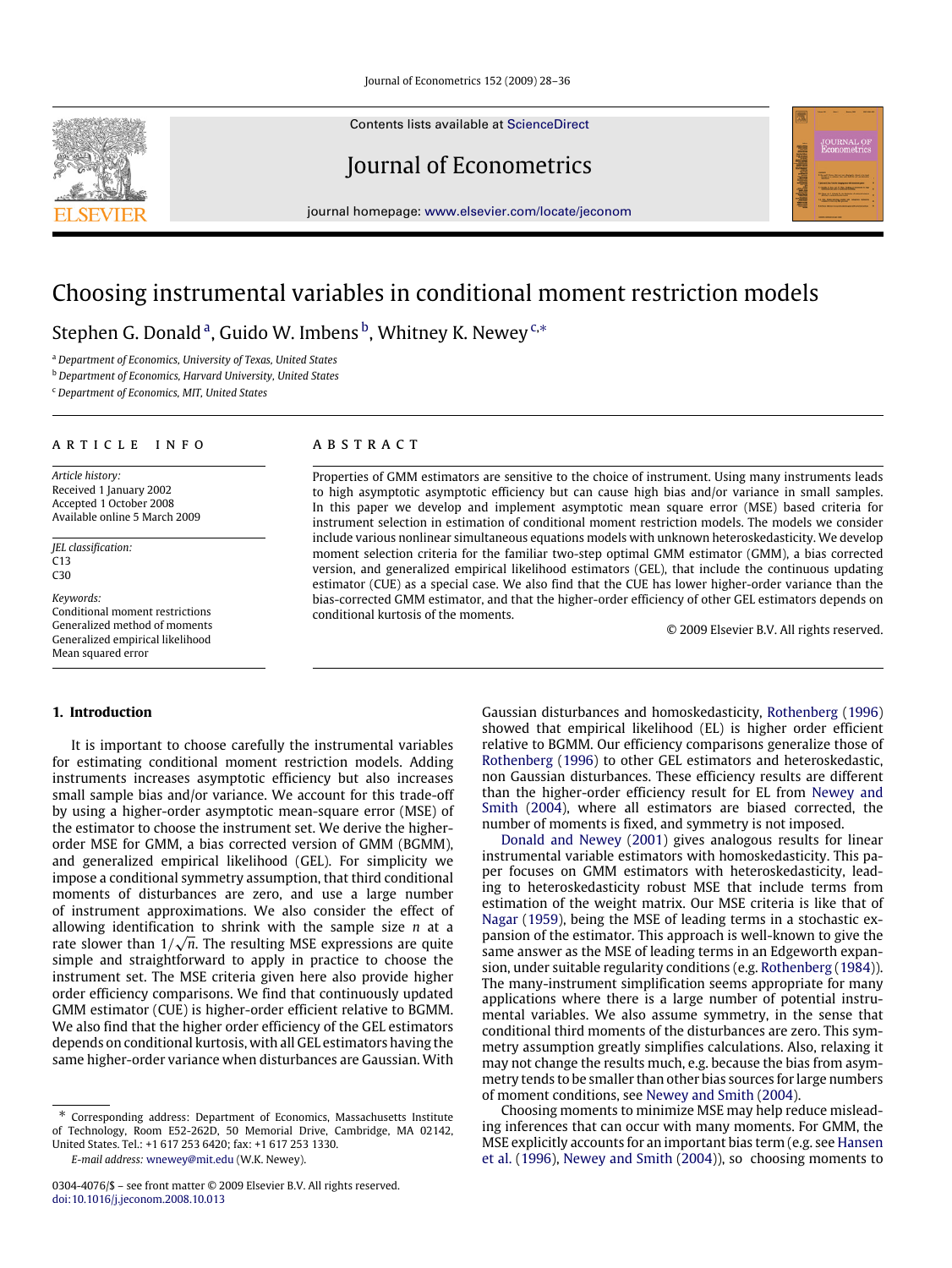minimize MSE avoids cases where asymptotic inferences are poor due to the bias being large relative to the standard deviation. For GEL, the MSE explicitly accounts for higher order variance terms, so that choosing instruments to minimize MSE helps avoid underestimated variances. However, the criteria we consider do not generally provide the most accurate inference, as recently pointed out by Sun et al. (2007) in another context.

The problem addressed in this paper is different than that considered by Andrews (1999), where selection of the largest set of valid moments was considered. Here the problem is how to choose among moments known to be valid. Choosing among valid moments is important when there are many thought to be equally valid. Examples include various natural experiment studies, where multiple instruments are often available, as well as intertemporal optimization models, where all lags may serve as instruments.

In Section 2 we describe the estimators we consider and present the criteria we develop for choosing the moments. We also compare the criteria for different estimators, which corresponds to the MSE comparison for the estimators, finding that the CUE has smaller MSE than bias corrected GMM. In Section 3 we give the regularity conditions used to develop the approximate MSE, give the formal results, and consider higher order efficiency comparisons. A small scale Monte Carlo experiment is conducted in Section 4. Concluding remarks are offered in Section 5.

#### **2. The model and estimators**

We consider a model of conditional moment restrictions like Chamberlain (1987). To describe the model let *z* denote a single observation from an i.i.d. sequence  $(z_1, z_2, \ldots)$ ,  $\beta$  a  $p \times 1$ parameter vector, and  $\rho(z, \beta)$  a scalar that can often be thought of as a residual.1 The model specifies a subvector of *x*, acting as conditioning variables, such that for a value  $\beta_0$  of the parameters

*E*[ $\rho(z, \beta_0) |x] = 0$ ,

where *E*[·] the expectation taken with respect to the distribution of *z<sup>i</sup>* .

To form GMM estimators we construct unconditional moment restrictions using a vector of *K* functions of *x* given by  $q^K(x) =$  $(q_{1K}(x), \ldots, q_{KK}(x))'$ . Let  $g(z, \beta) = \rho(z, \beta)q^{K}(x)$ . Then the unconditional moment restrictions

# $E[g(z, \beta_0)] = 0$

are satisfied. Let  $g_i(\beta) \equiv g(z_i, \beta)$ ,  $\bar{g}_n(\beta) \equiv n^{-1} \sum_{i=1}^n g_i(\beta)$ , and  $\hat{\Upsilon}(\beta) \equiv n^{-1} \sum_{i=1}^{n} g_i(\beta) g_i(\beta)'$ . A two-step GMM estimator is one that satisfies, for some preliminary consistent estimator  $\tilde{\beta}$  for  $\beta_0$ ,

$$
\hat{\beta}^{H} = \arg\min_{\beta \in \mathcal{B}} \bar{g}_n(\beta)' \hat{\Upsilon}(\tilde{\beta})^{-1} \bar{g}_n(\beta), \qquad (2.1)
$$

where  $\mathcal B$  denotes the parameter space. For our purposes  $\tilde{\beta}$  could be some other GMM estimator, obtained as the solution to an analogous minimization problem with  $\hat\Upsilon(\tilde{ \beta})^{-1}$  replaced by a different weighting matrix, such as  $\widetilde{W}_0 = [\sum_{i=1}^n q^K(x_i)q^K(x_i)'/n]^{-1}$ .

The MSE of the estimators will depend not only on the number of instruments but also on their form. In particular, instrumental variables that better predict the optimal instruments will help to lower the asymptotic variance of the estimator for a given *K*. Thus, for each *K* it is good to choose  $q^K(x)$  that are the best predictors. Often it will be evident in an application how to choose the instruments in this way. For instance, lower order approximating functions (e.g. linear and quadratic) often provide the most information, and so should be used first. Also, the main terms may often be more important than interactions.

The instruments need not form a nested sequence. Letting  $q_{kk}(x)$  depend on *K* allows different groups of instrumental variables to be used for different values of *K*. Indeed, *K* fills a double role here, as the index of the instrument set as well as the number of instruments. We could separate these roles by having a separate index for the instrument set. Instead here we allow for *K* to not be selected from all the integers, and let *K* fulfill both roles. This restricts the sets of instruments to each have a different number of instruments, but is often true in practice. Also, this double role for *K* restricts the number of instrument sets we can select among, as seems important for the asymptotic theory.

As demonstrated by Newey and Smith (2004), the correlation of the residual with the derivative of the moment function leads to an asymptotic bias that increases linearly with *K*. They suggested an approach that removes this bias (as well as other sources of bias that we will ignore for the moment). This estimator can be obtained by subtracting an estimate of the bias from the GMM estimator and gives rise to what we refer to as the bias adjusted GMM estimator (BGMM). To describe it, let  $q_i = q^K(x_i)$ ,  $\rho_i(\beta) = \rho(z_i, \beta)$ , and

$$
\hat{\rho}_i = \rho_i(\hat{\beta}^H), \qquad \hat{y}_i = [\partial \rho_i(\hat{\beta}^H)/\partial \beta], \qquad \hat{y} = [\hat{y}_1, \dots, \hat{y}_n]',
$$
  

$$
\hat{\Gamma} = \sum_{i=1}^n q_i \hat{y}'_i/n,
$$
  

$$
\hat{\Sigma} = \hat{\Upsilon}(\hat{\beta}^H)^{-1} - \hat{\Upsilon}(\hat{\beta}^H)^{-1} \hat{\Gamma}(\hat{\Gamma}' \hat{\Upsilon}(\hat{\beta}^H)^{-1} \hat{\Gamma})^{-1} \hat{\Gamma}' \hat{\Upsilon}(\hat{\beta}^H)^{-1}.
$$

The BGMM estimator is

$$
\hat{\beta}^B = \hat{\beta}^H + (\hat{\Gamma}' \hat{\Upsilon} (\hat{\beta}^H)^{-1} \hat{\Gamma})^{-1} \sum_{i=1}^n \hat{y}_i \hat{\rho}_i q_i' \hat{\Sigma} q_i.
$$

Also as shown in Newey and Smith (2004), GEL estimators have less bias than GMM when *K* is large. We follow the description of these estimators given in that paper. Let  $s(v)$  be a concave function with domain that is an open interval  $\nu$  containing 0,  $s_j(v) = \frac{\partial^j s(v)}{\partial v^j}$ , and  $s_j = s_j(0)$ . We impose the normalizations  $s_1 = s_2 = -1$ . Define the GEL estimator as

$$
\hat{\beta}^{\text{GEL}} = \arg \min_{\beta \in B} \max_{\lambda \in \hat{\Lambda}_n(\beta)} \sum_{i=1}^n s(\lambda' g_i(\beta))
$$

where,  $\hat{\lambda}_n(\beta) = {\lambda : \lambda' g_i(\beta) \in \nu, i = 1, ..., n}.$  This estimator includes as a special cases: empirical likelihood (EL, Qin and Lawless (1994), Owen (1988)), where  $s(v) = \ln(1 - v)$ , exponential tilting (ET, Imbens et al. (1998), Kitamura and Stutzer (1997)), where  $s(v) = -e^{x}p(v)$ , and the continuous updating estimator (CUE Hansen et al., 1996), where  $s(v) = -(1 + v)^2/2$ . As we will see the MSE comparisons between these estimators depend on *s*3, the third derivative of the *s* function, where

CUE :  $s_3 = 0$ , ET :  $s_3 = -1$ , EL :  $s_3 = -2$ .

#### *2.1. Instrument selection criteria*

The instrument selection is based on minimizing the approximate mean squared error (MSE) of a linear combination  $\hat{t}'\hat{\beta}$  of a GMM estimator or GEL estimator  $\hat{\beta}$ , where  $\hat{t}$  is some vector of (estimated) linear combination coefficients. To describe the criteria, some additional notation is required. Let  $\hat{\beta}$  be some preliminary estimator,  $\tilde{\rho}_i = \rho_i(\tilde{\beta}), \tilde{y}_i = \partial \rho_i(\tilde{\beta})/\partial \beta$ , and

$$
\hat{\Upsilon} = \sum_{i=1}^n \tilde{\rho}_i^2 q_i q_i'/n, \qquad \hat{\Gamma} = \sum_{i=1}^n q_i \tilde{y}_i'/n,
$$
  

$$
\hat{\Omega} = \hat{\Gamma}' \hat{\Upsilon}^{-1} \hat{\Gamma}, \qquad \hat{\tau} = \hat{\Omega}^{-1} \hat{t},
$$

<sup>1</sup> The extension to the vector of residuals case is straightforward.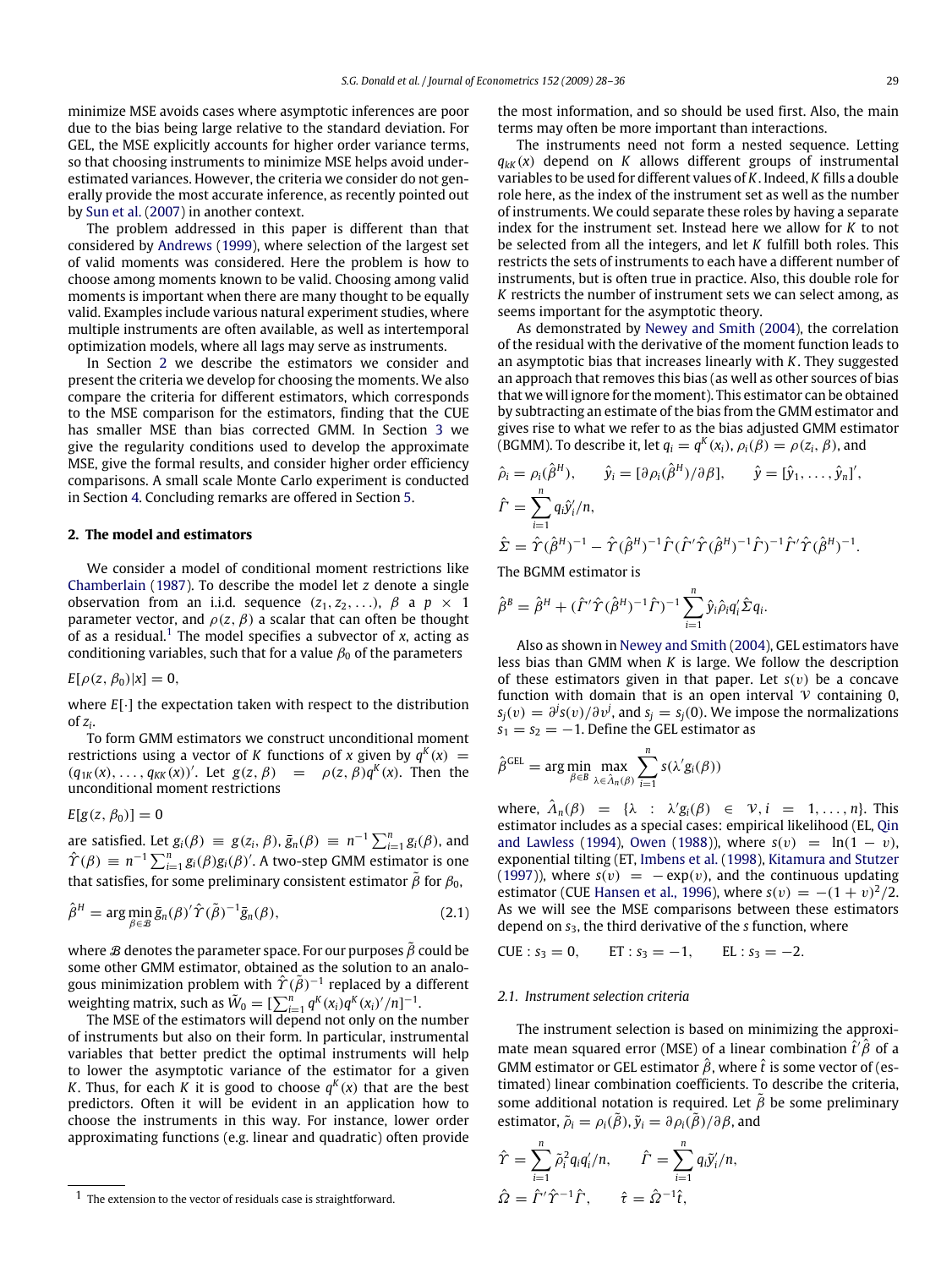$$
\tilde{d}_i = \hat{\Gamma}' \left( \sum_{j=1}^n q_j q'_j / n \right)^{-1} q_i, \qquad \tilde{\eta}_i = \tilde{y}_i - \tilde{d}_i,
$$
  

$$
\hat{\xi}_{ij} = q'_i \hat{\Upsilon}^{-1} q_j / n, \qquad \hat{D}_i^* = \hat{\Gamma}' \hat{\Upsilon}^{-1} q_i,
$$
  

$$
\hat{\Lambda}(K) = \sum_{i=1}^n \hat{\xi}_{ii} (\hat{\tau}' \tilde{\rho}_{\beta i})^2, \qquad \hat{\Pi}(K) = \sum_{i=1}^n \hat{\xi}_{ii} \tilde{\rho}_i (\hat{\tau}' \tilde{\eta}_i),
$$
  

$$
\hat{\Phi}(K) = \sum_{i=1}^n \hat{\xi}_{ii} \left\{ \hat{\tau}' (\hat{D}_i^* \tilde{\rho}_i^2 - \tilde{\rho}_{\beta i}) \right\}^2 - \hat{\tau}' \hat{\Gamma}' \hat{\Upsilon}^{-1} \hat{\Gamma} \hat{\tau}.
$$

The criteria for the GMM estimator, without a bias correction, is  $S_{\text{GMM}}(K) = \hat{\Pi}(K)^2/n + \hat{\Phi}(K).$ 

Also, let

$$
\hat{H}_{B}(K) = \sum_{i,j=1}^{n} \tilde{\rho}_{i} \tilde{\rho}_{j} (\hat{\tau}' \tilde{\eta}_{i}) (\hat{\tau}' \tilde{\eta}_{j}) \hat{\xi}_{ij}^{2} = \text{tr}(\tilde{Q} \hat{\Upsilon}^{-1} \tilde{Q} \hat{\Upsilon}^{-1}),
$$
\n
$$
\hat{\Xi}(K) = \sum_{i=1}^{n} \{5(\hat{\tau}' \hat{d}_{i})^{2} - \tilde{\rho}_{i}^{4} (\hat{\tau}' \hat{D}_{i}^{*})^{2} \} \hat{\xi}_{ii},
$$
\n
$$
\hat{\Xi}_{GEL}(K) = \sum_{i=1}^{n} \{3(\hat{\tau}' \hat{d}_{i})^{2} - \tilde{\rho}_{i}^{4} (\hat{\tau}' \hat{D}_{i}^{*})^{2} \} \hat{\xi}_{ii},
$$

where  $\tilde{Q}\,=\,\sum_{i=1}^n\tilde{\rho}_i(\hat{\tau}^\prime\tilde{\eta}_i)q_iq_i^\prime.$  The criteria for the BGMM and GEL estimators are

$$
S_{\text{BGMM}}(K) = \left[\hat{\Lambda}(K) + \hat{\Pi}_B(K) + \hat{\Xi}(K)\right] / n + \hat{\Phi}(K),
$$
  
\n
$$
S_{\text{GEL}}(K) = \left[\hat{\Lambda}(K) - \hat{\Pi}_B(K) + \hat{\Xi}(K) + s_3 \hat{\Xi}_{\text{GEL}}(K)\right] / n + \hat{\Phi}(K).
$$

For each of the estimators, our proposed instrument selection procedure is to choose *K* to minimize *S*(*K*). As we will show this will correspond to choosing *K* to minimize the higher-order MSE of the estimator.

Each of the terms in the criteria has an interpretation. For GMM,  $\hat{H}(K)^2/n$  is an estimate of a squared bias term from Newey and Smith (2004). Because  $\hat{\xi}_{ii}$  is of order  $K$  this squared bias term has order  $K^2/n$ . The  $\hat{\Phi}(K)$  term in the GMM criteria is an asymptotic variance term. Its size is related to the asymptotic efficiency of a GMM estimator with instruments  $q^K(x)$ . As K grows these terms will tend to shrink, reflecting the reduction in asymptotic variance that accompanies using more instruments. The form of  $\hat{\phi}(K)$  is analogous to a Mallows criterion, in that it is a variance estimator plus a term that removes bias in the variance estimator.

The terms that appear in *S*(*K*) for BGMM and GEL are all variance terms. No bias terms are present because, as discussed in Newey and Smith (2004), under symmetry GEL removes the GMM bias that grows with *K*. As with GMM, the  $\hat{\Phi}(K)$  term accounts for the reduction in asymptotic variance that occurs from adding instruments. The other terms are higher-order variance terms, that will be of order  $K/n$ , because  $\hat{\xi}_{ii}$  is of order  $K.$  The sum of these terms will generally increase with *K*, although this need not happen if  $\mathcal{E}(K)$  is too large relative to the other terms. Here  $\hat{E}(K)$  is an estimator of

$$
E(K) = \sum_{i=1}^{n} \xi_{ii} ( \tau' d_i )^2 \{ 5 - E(\rho_i^4 | x_i) / \sigma_i^4 \},
$$

where  $\rho_i = \rho(z_i, \beta_0)$  and  $\sigma_i^2 = E[\rho_i^2 | x_i]$ . As a result if the kurtosis of  $\rho_i$  is too high the higher-order variance of the BGMM and GEL estimators would actually decrease as *K* increases. This phenomenon is similar to that noted by Koenker et al. (1994) for the exogenous linear case. In this case the criteria could fail to be useful as a means of choosing the number of moment conditions, because they would monotonically decrease with *K*.

The terms  $\hat{\mathcal{Z}}(K)$  and  $\hat{\mathcal{Z}}_{\text{GEL}}(K)$  arise from heteroskedasticity consistent estimation of the optimal weight matrix for GMM. When they are positive, as they will be if the kurtosis is not too large, they represent a penalty for using a weight matrix that is optimal under heteroskedasticity. It has been noted in simulations (including those below) that using a heteroskedasticity consistent weight matrix when it is not needed tends to degrade the performance of GMM estimators. The presence of these extra terms provides a theoretical counterpart to this feature of GMM.

It is also interesting to note that  $\hat{\mathcal{Z}}(K)$  and  $\hat{\mathcal{Z}}_{\text{GEL}}(K)$  will be small relative to the other terms when identification shrinks, meaning that *d<sup>i</sup>* goes to zero as the sample size grows. Thus, under shrinking identification the estimation of the weight matrix does not need to be accounted for in the MSE. This fact simplifies considerably the instrument choice criteria and was also noted in Newey and Windmeijer (2009).

It is interesting to compare the size of the criteria for different estimators, which comparison parallels that of the MSE. As previously noted, the squared bias term for GMM, which is  $\hat{\Pi}(K)^2$ , has the same order as  $K^2/n$ . In contrast the higher-order variance terms in the BGMM and GEL estimators generally have order *K*/*n*, because that is the order of ξ*ii*. Consequently, for large *K* the MSE criteria for GMM will be larger than the MSE criteria for BGMM and GEL, meaning the BGMM and GEL estimators are preferred over GMM. This comparison parallels that in Newey and Smith (2004) and in Imbens and Spady (2005).

One interesting result is that for the CUE, where  $s_3 = 0$ , the MSE criteria is smaller than it is for BGMM, because  $\hat{\Pi}_B(K)$ is positive. Thus we find that the CUE dominates the BGMM estimator, in terms of higher-order MSE, i.e. the CUE is higherorder efficient relative to BGMM. This result is analogous to the higher-order efficiency of the limited information maximum likelihood estimator relative to the bias corrected two-stage least squares estimator that was found by Rothenberg (1983).

The comparison of the higher-order MSE for the CUE and the other GEL estimators depends on the kurtosis of the residual. For conditionally normal  $\rho_i$  we have  $E[\rho_i^4 | x_i] = 3\sigma_i^4$  and consequently  $\hat{\mathcal{Z}}_{\text{GEL}}(K)$  will converge to zero for each  $K$ , and all the GEL estimators have the same higher-order MSE. When there is excess kurtosis, with  $E[\rho_i^4 | x_i] > 3\sigma_i^4$ , ET will have larger MSE than the CUE, and EL will have larger MSE than ET, with these rankings being reversed when  $E[\rho_i^4 | x_i] < 3\sigma_i^4$ . These comparisons parallel those of Newey and Smith (2004) for a heteroskedastic linear model with exogeneity.

The case with no endogeneity has some independent interest. In this setting the GMM estimator can often be interpreted as using "extra" moment conditions to improve efficiency in the presence of heteroskedasticity of unknown functional form. Here the MSE criteria will give a method for choosing the number of moments used for this purpose. Dropping the bias terms, which are not present in exogenous cases, leads to criteria of the form

$$
S_{GMM}(K) = \hat{E}(K)/n + \hat{\Phi}(K)
$$
  
\n
$$
S_{GEL}(K) = \left[ \hat{E}(K) + s_3 \hat{E}_{GEL}(K) \right] / n + \hat{\Phi}(K).
$$

Here GMM and the CUE have the same higher-order variance, as was found by Newey and Smith (2004). Also, as in the general case, these criteria can fail to be useful if there is so much kurtosis that the higher order variance terms shrink as *K* grows.

## **3. Assumptions and MSE results**

As in Donald and Newey (2001), the MSE approximations are based on a decomposition of the form,

$$
nt'(\hat{\beta} - \beta_0)(\hat{\beta} - \beta_0)'t = \hat{Q}(K) + \hat{R}(K),
$$
  
\n
$$
E(\hat{Q}(K)|X) = t'\Omega^{*-1}t + S(K) + T(K),
$$
  
\n
$$
[\hat{R}(K) + T(K)]/S(K) = o_p(1), \quad K \to \infty, n \to \infty
$$
\n(3.2)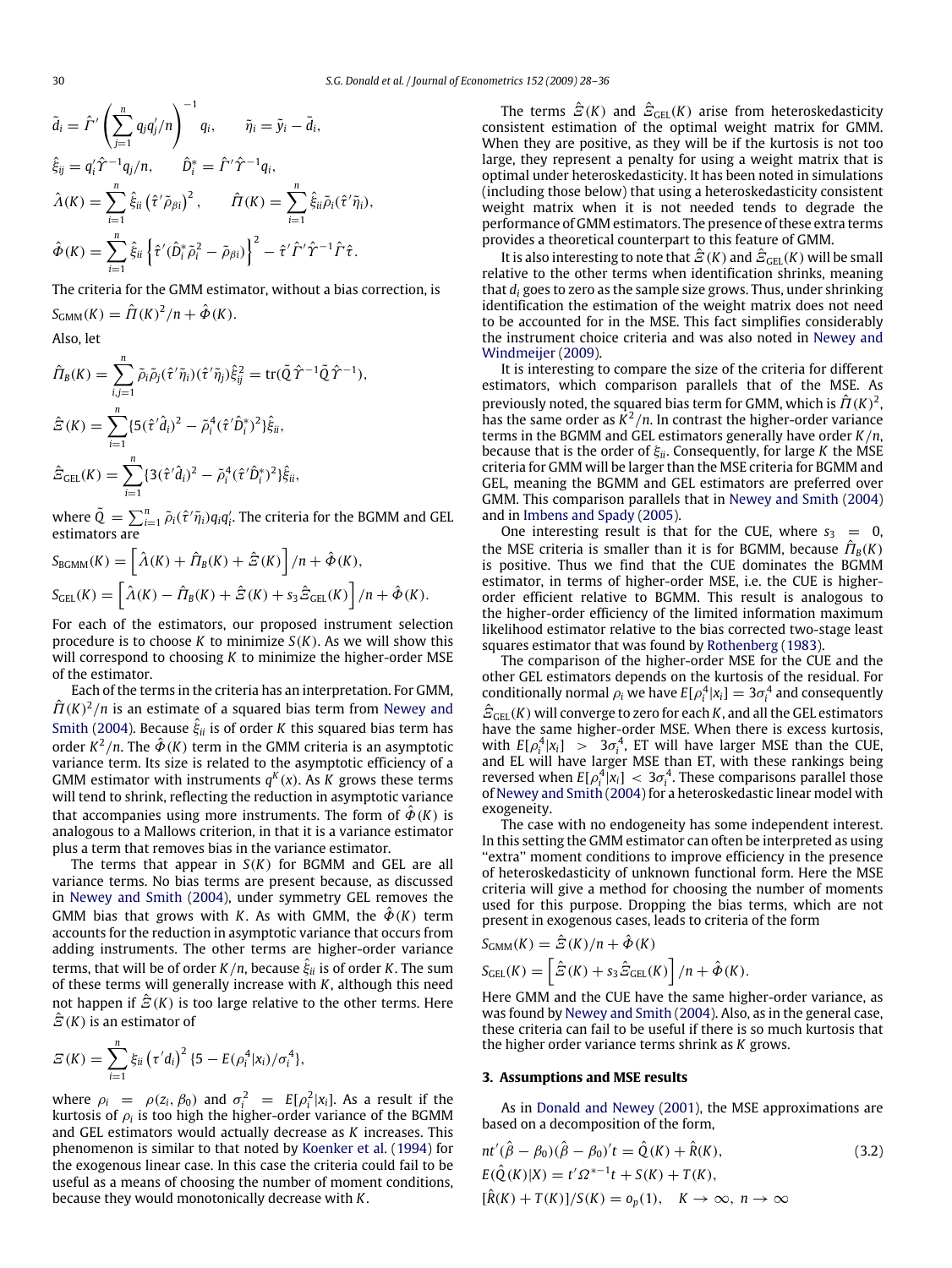where  $X = [x_1, \ldots, x_n]'$ ,  $t = \text{plim}(\hat{t})$ ,  $\Omega^* = \sum_{i=1}^n \sigma_i^{-2} d_i d'_i / n$ , and  $d_i = E[\partial \rho_i(\beta_0)/\partial \beta | x_i]$ . Here *S*(*K*) is part of conditional MSE of  $\hat{O}$  that depends on *K* and  $\hat{R}(K)$  and  $T(K)$  are remainder terms that goes to zero faster than *S*(*K*). Thus, *S*(*K*) is the MSE of the dominant terms for the estimator. All calculations are done assuming that *K* increases with *n*. The largest terms increasing and decreasing with *K* are retained. Compared to Donald and Newey (2001) we have the additional complication that none of our estimators has a closed form solution. Thus, we use the first-order condition that defines the estimator to develop approximations to  $\alpha$  condition that defines the estimator to develop approximations to the difference  $\sqrt{n}t'(\hat{\beta}-\beta_0)$  where remainders are controlled using the smoothness of the relevant functions and the fact that under our assumptions the estimators are all root-n consistent.

To describe the results, let

$$
\rho_{i} = \rho(z_{i}, \beta_{0}), \qquad \rho_{\beta i} = \partial \rho_{i}(\beta_{0})/\partial \beta, \qquad \eta_{i} = \rho_{\beta i} - d_{i},
$$
  
\n
$$
q_{i} = q^{K}(x_{i}), \qquad \kappa_{i} = E[\rho_{i}^{4}|x_{i}]/\sigma_{i}^{4},
$$
  
\n
$$
\gamma = \sum_{i=1}^{n} \sigma_{i}^{2} q_{i} q'_{i}/n, \qquad \Gamma = \sum_{i} q_{i} d'_{i}/n, \qquad \tau = \Omega^{*-1} t,
$$
  
\n
$$
\xi_{ij} = q'_{i} \gamma^{-1} q_{j}/n, \qquad E[\tau' \eta_{i} \rho_{i}|x_{i}] = \sigma_{i}^{\rho \eta},
$$
  
\n
$$
\Pi = \sum_{i=1}^{n} \xi_{ii} \sigma_{i}^{\rho \eta}, \qquad \Pi_{B} = \sum_{i,j=1}^{n} \sigma_{i}^{\rho \eta} \sigma_{j}^{\rho \eta} \xi_{ij}^{2},
$$
  
\n
$$
\Lambda = \sum_{i=1}^{n} \xi_{ii} E[(\tau' \eta_{i})^{2}|x_{i}],
$$
  
\n
$$
\Xi = \sum_{i=1}^{n} \xi_{ii} (\tau' d_{i})^{2} (5 - \kappa_{i}), \qquad \Xi_{GEL} = \sum_{i=1}^{n} \xi_{i} (\tau' d_{i})^{2} (3 - \kappa_{i}),
$$

where we suppress the *K* argument for notational convenience. The terms involving fourth moments of the residuals are due to estimation of the weight matrix  $\varUpsilon^{-1}$  for the optimal GMM estimator. This feature did not arise in the homoskedastic case considered in Donald and Newey (2001) where an optimal weight matrix depends only on the instruments.

We impose the following fundamental condition on the data, the approximating functions  $q^K(x)$  and the distribution of x:

#### **Assumption 1** (*Moments*). Assume that *z<sup>i</sup>* are i.i.d., and

- (i)  $\,\beta_0$  is unique value of  $\beta$  in  $\mathcal B$  (a compact subset of  $\mathbb R^p$ ) satisfying  $E[\rho(z_i, \beta)|x_i] = 0;$
- (ii)  $\sum_{i=1}^{n} \sigma_i^{-2} d_i d'_i / n$  is uniformly positive definite and finite (w.p.1.).
- (iii)  $\sigma_i^2$  is bounded and bounded away from zero.
- (iv)  $E(\eta_{ji}^{t_1} \rho_i^{t_2} | x_i) = 0$  for any non-negative integers  $t_1$  and  $t_2$  such that  $i_1 + i_2 = 3$ .
- (v)  $E(||\eta_i||^t + |\rho_i|^t |x_i)$  is bounded for  $\iota = 6$  for GMM and BGMM and  $\iota = 8$  for GEL.

For identification, this condition only requires that  $E[\rho(z_i, \beta)|x_i]$ = 0 has a unique solution at  $\beta = \beta_0$ . Estimators will be consistent under this condition because *K* is allowed to grow with *n*, as in Donald et al. (2003). Consistency could also be achieved by using the approach of Dominguez and Lobato (2004) or Lavergne and Patilea (2008). Part of this assumption is a restriction that the third moments are zero. This greatly simplifies the MSE calculations. The last condition is a restriction on the moments that are used to control the remainder terms in the MSE expansion. The condition is more restrictive for GEL which has a more complicated expansion involving more terms and higher moments. The next assumption concerns the properties of the derivatives of the moment functions. Specifically, in order to control the remainder terms we will require certain smoothness conditions so that Taylor series expansions can be used and so that we can bound the remainder terms in such expansions.

**Assumption 2** (*Expansion*). Assume that  $\rho(z, \beta)$  is at least five times continuously differentiable in a neighborhood  $\mathcal N$  of  $\beta_0$ , with derivatives that are all dominated in absolute value by the random variable  $b_i$  with  $E(b_i^2) < \infty$  for GMM and BGMM and  $E(b_i^5) < \infty$ for GEL.

This assumption is used to control remainder terms and has as an implication that for instance,

.

$$
\sup_{\beta \in \mathcal{N}} \| (\partial / \partial \beta') \, \rho(z, \beta) \| < b_i
$$

It should be noted that in the linear case only the first derivative needs to be bounded since all other derivatives would be zero. It is also interesting to note that although we allow for nonlinearities in the MSE calculations, they do not have an impact on the dominant terms in the MSE. The condition is stronger for GEL reflecting the more complicated remainder term. Our next assumption concerns the "instruments" represented by the vector  $q^K(x_i)$ .

**Assumption 3** (*Approximation*). (i) There is ζ (*K*) such that for each *K* there is a nonsingular constant matrix *B* such that  $\tilde{q}^K(x)$  = *Bp<sup>K</sup>*(*x*) for all *x* in the support *X* of  $x_i$ ,  $\sup_{x \in X} \|\tilde{q}^K(x)\| \le \zeta(K)$ , and  $E[\tilde{q}^K(x)\tilde{q}^K(x)']$  has smallest eigenvalue that is bounded away from *E*[q^ (*x*)q^ (*x*)^] has smallest eigenvalue that is bounded away from zero, and  $\sqrt{K}$  ≤  $\zeta$ (*K*) ≤ *CK* for some finite constant *C*. (ii) For each *K* there exists a sequence of constant vectors  $\pi_K$  and  $\pi_K^*$  such that  $E(||d_i - q'_i \pi_K||^2) \to 0$  and  $\zeta(K)^2 E(||d_i/\sigma_i^2 - q'_i \pi_K^*||^2) \to 0$  as  $K \rightarrow \infty$ .

The first part of the assumption gives a bound on the norm of the basis functions, and is used extensively in the MSE derivations to bound remainder terms. The second part of the assumption implies that  $d_i$  and  $d_i/\sigma_i^2$  can be approximated by linear combinations of  $q_i$ . Because  $\sigma_i^2$  is bounded and bounded away from zero, it is easily seen that for the same coefficients  $\pi_K$ ,  $\| d_i / \sigma_i - \sigma_i q_i \pi_K^* \|^2 \leq$  $\sigma_i^2 ||d_i/\sigma_i^2 - q'_i \pi_K||^2$  so that  $d_i/\sigma_i$  can be approximated by a linear combination of  $\sigma_i q_i$ . Indeed the variance part of the MSE measures the mean squared error in the fit of this regression. Since  $\zeta(K) \rightarrow$  $\infty$  the approximation condition for  $d_i/\sigma_i^2$  is slightly stronger than for *d<sup>i</sup>* . This is to control various remainder terms where *di*/σ*<sup>i</sup>* needs to be approximated in uniform manner. Since in many cases one can show that the expectations in (ii) are bounded by  $K^{-2\alpha}$  where  $\alpha$  depends on the smoothness of the function  $d_i/\sigma_i^2$ , the condition can be met by assuming that  $d_i/\sigma_i^2$  is a sufficiently smooth function

of  $x_i$ .<br>We will assume that the preliminary estimator  $\tilde{\beta}$  used to construct the weight matrix is a GMM estimator is itself a GMM estimator with weighting matrix that may not be optimal. We do not require either optimal weighting or that the number of moments increases, though to get consistency under Assumption 1 (i) *K* would need to grow. In other words we let  $\tilde{\beta}$  solve,

$$
\min_{\beta} \tilde{g}_n(\beta)' \tilde{W}_0 \tilde{g}_n(\beta), \qquad \tilde{g}_n(\beta) = (1/n) \sum_{i=1}^n \tilde{q}(x_i) \rho_i(\beta)
$$

for some  $\tilde{K}$  vector of functions  $\tilde{q}(x_i)$  and some  $\tilde{K} \times \tilde{K}$  matrix  $\tilde{W}_0$ which potentially could be  $I_{\tilde{K}}$  or it could be random as would be the case if more than one iteration were used to obtain the GMM estimator. We make the following assumption regarding this preliminary estimator.

**Assumption 4** (*Preliminary Estimator*). Assume (i)  $\tilde{\beta} \stackrel{p}{\rightarrow} \beta_0$  (ii) there exist some non-stochastic matrix  $W_0$  such that  $\left\| \tilde{W}_0 - W_0 \right\|$ 

*p*<sub>1</sub>  $\rightarrow$  0 and we can write  $\tilde{\beta} = \beta_0 + \frac{1}{n} \sum_{i=1}^n \tilde{\phi}_i \rho_i + o_p(n^{-1/2})$  $\tilde{\phi}_i = -(\tilde{\Gamma}' W_0 \tilde{\Gamma})^{-1} \tilde{\Gamma} W_0 \tilde{q}_i$  with  $\tilde{\Gamma}$  =  $\sum_{i=1}^n \tilde{q}(x_i) d_i/n$  and  $E\left(\left\|\rho_i^2\tilde{\phi}_i\tilde{\phi}'_i\right\| \right)$  $\bigg) < \infty$ .

Note that the assumption requires that we just use some root-n consistent and asymptotically normally distributed estimator. The asymptotic variance of the preliminary estimator will be,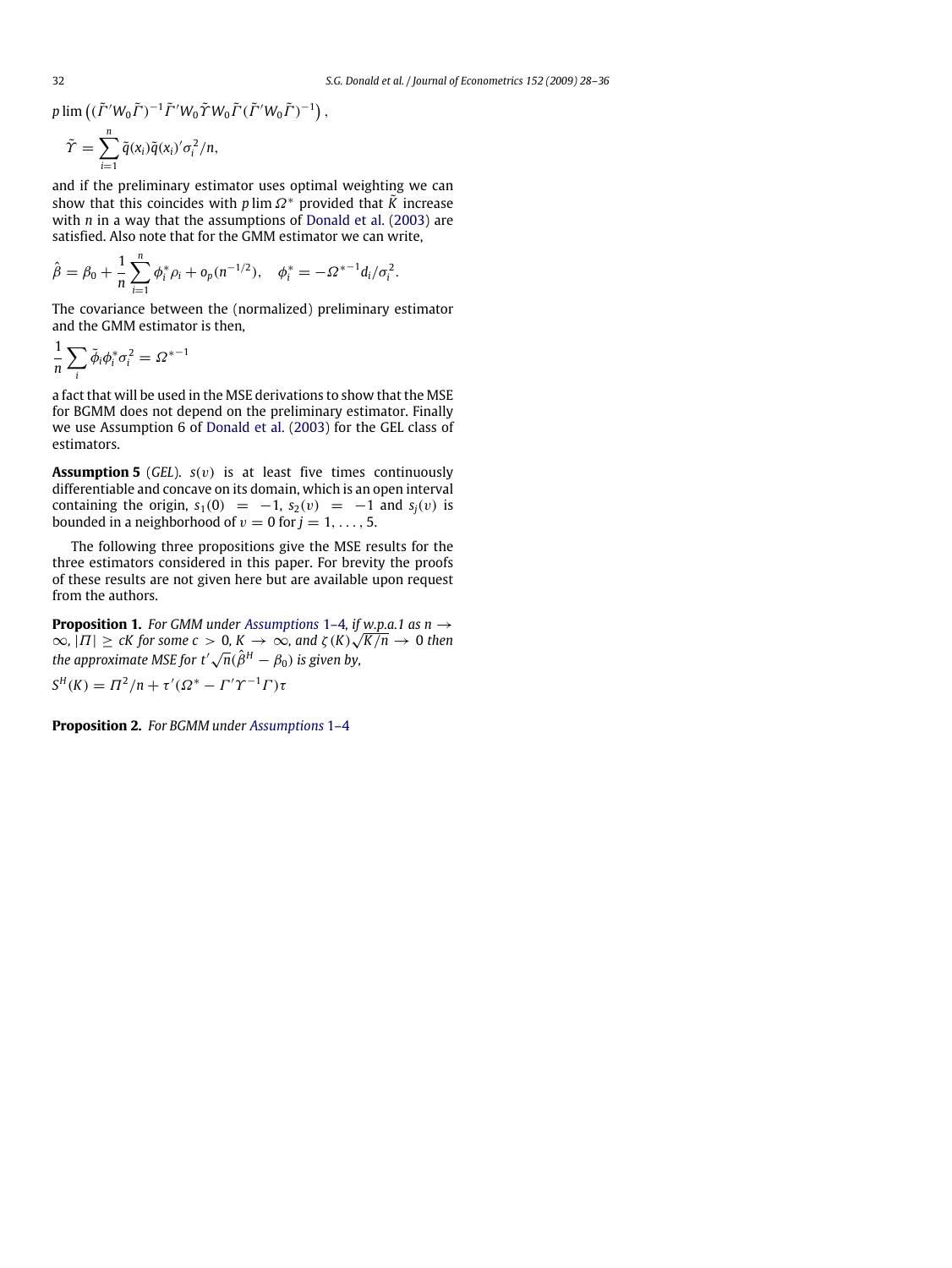and for different specifications of  $\pi$  we generate artificial random samples under the assumptions that

$$
E\left(\begin{pmatrix} \rho_i \\ \eta_i \end{pmatrix} \begin{pmatrix} \rho_i & \eta_i \end{pmatrix}\right) = \Sigma = \begin{pmatrix} 1 & c \\ c & 1 \end{pmatrix}
$$

and  $X_i \sim N(0, I_{\overline{K}})$  where  $\overline{K}$  is the maximal number of instruments considered. As shown in Hahn and Hausman (2002) this specification implies a theoretical first stage *R*-squared that is of the form,

$$
R_f^2 = \frac{\pi'\pi}{\pi'\pi + 1}.\tag{4.4}
$$

We consider one of the models that was considered in Donald and Newey (2001) where,

$$
\pi_k^2 = c(\bar{K}) \left(1 - \frac{k}{\bar{K} + 1}\right)^4 \quad \text{for } k = 1, \ldots, \bar{K},
$$

where the constant  $c(\bar{K})$  is chosen so that  $\pi^{\prime}\pi = R_f^2/(1 - \frac{1}{2})$  $R_f^2$ ). In this model all the instruments are relevant but they have coefficients that are declining. This represents a situation where one has prior information that suggests that certain instruments are more important than others and the instruments have been ranked accordingly. In this model all of the potential *K* moment conditions should be used for the estimators to be asymptotically efficient. Note also, that in our setup LIML and 2SLS are also asymptotically efficient estimators provided that we eventually use all of the instruments  $X_{ji}$ . Indeed in the experiments we compute not only GMM, BGMM, ET, EL and the CUE (the last three being members of the GEL class) but we also examine the performance of 2SLS and LIML along with the instrument selection methods proposed in Donald and Newey (2001). This allows us to gauge the small sample cost of not imposing heteroskedasticity. As in Donald and Newey (2001) we report for each of the seven different estimators, summary statistics for the version that uses all available instruments or moment conditions plus the summary statistics for the estimators based on a set of moment conditions or instruments that were chosen using the respective moment or instrument selection criterion.

For each model experiments were conducted with the specifications for sample sizes of  $n = 200$  and  $n = 800$ . When the sample size is 200 we set  $R_f^2 = 0.1$ ,  $\bar{K} = 10$  and performed 500 replications, while in the larger sample size we set  $R_f^2 = 0.1, \bar{K} = 20$  and we performed 200 replications (due to time constraints). Both of these choices reflect the fairly common situation where there may be a relatively small amount of correlation between the instruments and the endogenous variable (see Staiger and Stock (1997) and Stock and Wright (2000)) as well as the fact that with larger data sets empirical researchers are more willing to use more moment conditions to improve efficiency. For each of these cases we consider  $c \in \{.1, .5, .9\}$ . In addition we consider the impact of having excess kurtosis, which as noted above has differential effect on the higher order MSE across the different estimators. The distribution we consider is that of

$$
\begin{pmatrix} \rho_i \\ \eta_i \end{pmatrix} = |e_i| \begin{pmatrix} \rho_i^* \\ \eta_i^* \end{pmatrix}, \quad \begin{pmatrix} \rho_i^* \\ \eta_i^* \end{pmatrix} \sim N(0, \Sigma), e_i \sim \text{logistic}(0,1)
$$

where  $e_i$  is independent of  $\rho_i^*$  and  $\eta_i^*$  and is distributed as a logistic random variable with mean zero and variance equal to one. Given this particular setup we will have that  $(\rho_i, \eta_i)$  are jointly distributed with mean zero and a covariance matrix equal to  $\Sigma$ , and a coefficient of kurtosis of approximately  $\kappa = 12.6$ . With two different models, two different distributions for the errors, and three different choices for residual correlations there are a total of 12 specifications for each sample size.

The estimator that uses all moments or instruments is indicated by the suffix "-all" while the estimator that uses a number of moment conditions as chosen by the respective moment or instrument selection criterion is indicated by ''-op''. We consider a moment selection criteria where  $\hat{D}_i^* \tilde{\rho}_i^2 - \tilde{\rho}_{\beta i}$  is replaced by  $\tilde{\rho}_{\beta i}$  –  $\tilde{d}_i$  in  $\hat{\Phi}$  (K), constituting a weak identification approximation. For instance, GMM-all and GMM-op are the two-step estimators that use all of the moment conditions and the moment conditions the minimize the estimated MSE criterion respectively. The preliminary estimates of the objects that appear in the criteria were in each case based on a number of moment conditions that was optimal with respect to cross validation in the first stage.

As in Donald and Newey (2001) we present robust measures of central tendency and dispersion. We computed the median bias (Med. Bias) for each estimator, the median of the absolute deviations (MAD) of the estimator from the true value of  $\gamma = 0$ and examined dispersion through the difference between the 0.1 and 0.9 quantile (Dec. Rge) in the distribution of each estimator. We also examined statistical inference by computing the coverage rate for 95% confidence intervals as well as the rejection rate for an overidentification test (in cases where overidentifying restrictions are present) using the test statistic corresponding to the estimator and a significance level of 5%. In addition we report some summary statistics concerning the choices of *K* in the experiments, including the modal choice of *K* if one used the actual MSE to choose *K*. There was very little dispersion in this variable across replications and generally the optimal *K* with the true criterion was equal to the same value in most if not all replications. In cases where there was some dispersion it was usually either being some cases on either side of the mode. To indicate such cases we use  $+$  and  $-$ , so that for instance 3+ means that the mode was 3 but that there were some cases where 4 was optimal. The notation  $3++$  means that the mode was 3 but that a good proportion of the replications had 4 as being optimal.

Tables 1–6 and 10–15 contain the summary statistics for the estimators for  $n = 200$  and  $n = 800$  respectively, while Tables 7–9 and 16–18 contain the summary statistics for the chosen number of moments across the replications. In general the results are encouraging for all the estimators. As expected the GEL and LIML estimators are less dispersed when the optimal number of moments is used, while for GMM and 2SLS the use of the criterion reduces the bias that occurs when there is a high degree of covariance between the residuals. The improvements for the GEL estimators are more marked when the there is a low to moderate degree of covariance. It is noteworthy that in such situations there is also a dramatic improvement in the quality of inference as indicated by the coverage rates for the confidence interval. As far as testing the overidentifying restrictions only when there is a high degree of covariance is there any problem with testing these restrictions. This occurs with most of the estimators in the small sample with a high covariance and with GMM and TSLS in the large sample with a high covariance. It also seems that using the criteria does not really help in fixing any of the problems with the overidentifying test statistic.

There is a number of things to note about the results for *<sup>K</sup>*ˆ. First, the estimated criteria give values for *K* that are often near the values that minimize the true criterion, suggesting that the estimated criterion is a good approximation to the true criterion. It also noteworthy that, as one would expect, the criteria suggest use of a small number of moments for GMM and 2SLS when there is a high error covariance and for the GEL estimators when there is a low covariance. For BGMM the optimal number is quite stable as the covariance increases. In the larger sample the optimal number decreases as the covariance increases, but is slightly larger when the residuals have fat tails compared to the situation where they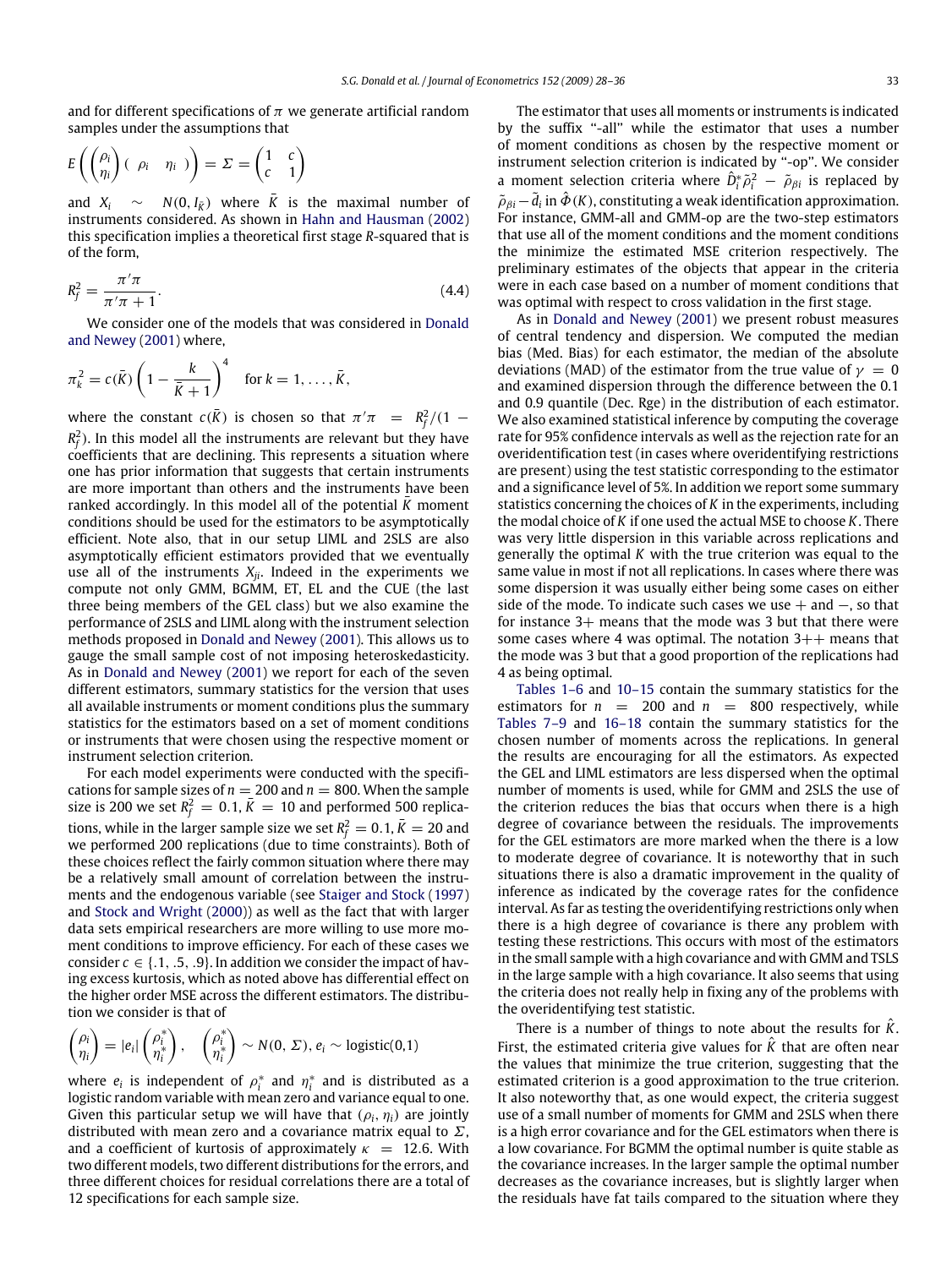**Table 5**

|--|

 $n = 200$ , Cov = 0.1, normal.

| Est.            | Med. Bias | Med. AD | Dec. Rge | Cov.  | Over. |
|-----------------|-----------|---------|----------|-------|-------|
| GMM-all         | 0.028     | 0.129   | 0.489    | 0.934 | 0.018 |
| GMM-op          | 0.019     | 0.143   | 0.537    | 0.942 | 0.022 |
| <b>BGMM-all</b> | 0.013     | 0.163   | 0.616    | 0.864 | 0.012 |
| BGMM-op         | 0.011     | 0.152   | 0.586    | 0.936 | 0.036 |
| EL-all          | $-0.011$  | 0.190   | 0.712    | 0.806 | 0.054 |
| EL-op           | 0.011     | 0.158   | 0.597    | 0.934 | 0.048 |
| ET-all          | $-0.004$  | 0.195   | 0.716    | 0.790 | 0.048 |
| ET-op           | 0.010     | 0.155   | 0.593    | 0.936 | 0.042 |
| CUE-all         | 0.006     | 0.192   | 0.733    | 0.770 | 0.010 |
| CUE-op          | 0.013     | 0.151   | 0.596    | 0.924 | 0.032 |
| 2SLS-all        | 0.027     | 0.126   | 0.447    | 0.958 | 0.026 |
| 2SLS-op         | 0.018     | 0.137   | 0.509    | 0.974 | 0.034 |
| LIML-all        | $-0.009$  | 0.183   | 0.649    | 0.974 | 0.030 |
| LIML-op         | 0.009     | 0.141   | 0.564    | 0.980 | 0.026 |

| ٠ |  |
|---|--|

**Table 2**<br>*n =* 200, Cov = 0.1, logistic.

| $\mu = 200, \text{cov} = 0.1, \text{log} = 0$ |           |         |          |       |       |  |  |  |
|-----------------------------------------------|-----------|---------|----------|-------|-------|--|--|--|
| Est.                                          | Med. Bias | Med. AD | Dec. Rge | Cov.  | Over. |  |  |  |
| GMM-all                                       | 0.018     | 0.113   | 0.422    | 0.932 | 0.034 |  |  |  |
| GMM-op                                        | 0.013     | 0.125   | 0.478    | 0.926 | 0.044 |  |  |  |
| <b>BGMM-all</b>                               | 0.001     | 0.135   | 0.513    | 0.864 | 0.032 |  |  |  |
| BGMM-op                                       | 0.021     | 0.137   | 0.529    | 0.916 | 0.040 |  |  |  |
| EL-all                                        | $-0.018$  | 0.173   | 0.646    | 0.782 | 0.174 |  |  |  |
| EL-op                                         | 0.007     | 0.149   | 0.586    | 0.882 | 0.104 |  |  |  |
| ET-all                                        | $-0.008$  | 0.158   | 0.601    | 0.798 | 0.110 |  |  |  |
| ET-op                                         | 0.014     | 0.148   | 0.564    | 0.878 | 0.088 |  |  |  |
| CUE-all                                       | $-0.006$  | 0.160   | 0.590    | 0.787 | 0.024 |  |  |  |
| CUE-op                                        | 0.008     | 0.144   | 0.562    | 0.880 | 0.042 |  |  |  |
| 2SLS-all                                      | 0.034     | 0.118   | 0.443    | 0.948 | 0.040 |  |  |  |
| 2SLS-op                                       | 0.031     | 0.143   | 0.516    | 0.952 | 0.050 |  |  |  |
| LIML-all                                      | 0.001     | 0.182   | 0.710    | 0.972 | 0.044 |  |  |  |
| LIML-op                                       | 0.017     | 0.152   | 0.567    | 0.962 | 0.052 |  |  |  |
|                                               |           |         |          |       |       |  |  |  |

# **Table 3**

 $n = 200$ , Cov = 0.5, normal.

| Est.            | Med. Bias | Med. AD | Dec. Rge | Cov.  | Over. |
|-----------------|-----------|---------|----------|-------|-------|
| GMM-all         | 0.149     | 0.165   | 0.436    | 0.782 | 0.038 |
| GMM-op          | 0.065     | 0.153   | 0.530    | 0.858 | 0.036 |
| <b>BGMM-all</b> | 0.064     | 0.169   | 0.598    | 0.842 | 0.032 |
| BGMM-op         | 0.047     | 0.154   | 0.532    | 0.91  | 0.036 |
| $E$ I-all       | $-0.002$  | 0.182   | 0.761    | 0.854 | 0.072 |
| EL-op           | 0.036     | 0.162   | 0.552    | 0.896 | 0.052 |
| ET-all          | 0.003     | 0.180   | 0.711    | 0.860 | 0.066 |
| ET-op           | 0.035     | 0.155   | 0.533    | 0.898 | 0.048 |
| CUE-all         | 0.002     | 0.177   | 0.734    | 0.840 | 0.022 |
| CUE-op          | 0.039     | 0.153   | 0.528    | 0.886 | 0.038 |
| 2SLS-all        | 0.143     | 0.161   | 0.426    | 0.836 | 0.066 |
| 2SLS-op         | 0.066     | 0.152   | 0.517    | 0.900 | 0.046 |
| LIML-all        | 0.006     | 0.170   | 0.680    | 0.964 | 0.044 |
| LIML-op         | 0.041     | 0.154   | 0.527    | 0.946 | 0.048 |

#### **Table 4**

 $n = 200$ , Cov = 0.5, logistic.

| Est.            | Med. Bias | Med. AD | Dec. Rge | Cov.  | Over. |
|-----------------|-----------|---------|----------|-------|-------|
| GMM-all         | 0.131     | 0.161   | 0.438    | 0.768 | 0.038 |
| GMM-op          | 0.079     | 0.154   | 0.516    | 0.854 | 0.044 |
| <b>BGMM-all</b> | 0.062     | 0.160   | 0.540    | 0.816 | 0.032 |
| BGMM-op         | 0.048     | 0.148   | 0.527    | 0.880 | 0.038 |
| $E$ I-all       | 0.016     | 0.187   | 0.701    | 0.796 | 0.160 |
| EL-op           | 0.041     | 0.156   | 0.578    | 0.860 | 0.090 |
| ET-all          | 0.012     | 0.178   | 0.635    | 0.796 | 0.108 |
| ET-op           | 0.039     | 0.153   | 0.555    | 0.868 | 0.078 |
| CUE-all         | $-0.004$  | 0.170   | 0.638    | 0.776 | 0.014 |
| CUE-op          | 0.041     | 0.154   | 0.530    | 0.866 | 0.036 |
| 2SLS-all        | 0.147     | 0.172   | 0.461    | 0.800 | 0.076 |
| 2SLS-op         | 0.081     | 0.160   | 0.550    | 0.874 | 0.058 |
| LIML-all        | $-0.007$  | 0.175   | 0.707    | 0.936 | 0.06  |
| LIML-op         | 0.045     | 0.149   | 0.581    | 0.920 | 0.054 |

| $n = 200$ , Cov = 0.9, normal. |           |         |          |       |       |  |  |  |  |  |
|--------------------------------|-----------|---------|----------|-------|-------|--|--|--|--|--|
| Est.                           | Med. Bias | Med. AD | Dec. Rge | Cov.  | Over. |  |  |  |  |  |
| GMM-all                        | 0.274     | 0.275   | 0.368    | 0.460 | 0.180 |  |  |  |  |  |
| GMM-op                         | 0.124     | 0.189   | 0.565    | 0.798 | 0.078 |  |  |  |  |  |
| BGMM-all                       | 0.128     | 0.183   | 0.583    | 0.738 | 0.092 |  |  |  |  |  |
| BGMM-op                        | 0.091     | 0.171   | 0.600    | 0.814 | 0.072 |  |  |  |  |  |
| EL-all                         | 0.016     | 0.165   | 0.688    | 0.876 | 0.096 |  |  |  |  |  |
| EL-op                          | 0.056     | 0.168   | 0.599    | 0.846 | 0.126 |  |  |  |  |  |
| ET-all                         | 0.020     | 0.165   | 0.690    | 0.874 | 0.084 |  |  |  |  |  |
| ET-op                          | 0.059     | 0.166   | 0.603    | 0.842 | 0.126 |  |  |  |  |  |
| CUE-all                        | 0.024     | 0.165   | 0.681    | 0.880 | 0.034 |  |  |  |  |  |
| CUE-op                         | 0.063     | 0.169   | 0.589    | 0.838 | 0.078 |  |  |  |  |  |
| 2SLS-all                       | 0.274     | 0.275   | 0.334    | 0.484 | 0.198 |  |  |  |  |  |
| 2SLS-op                        | 0.115     | 0.186   | 0.559    | 0.820 | 0.062 |  |  |  |  |  |
| LIML-all                       | 0.006     | 0.161   | 0.648    | 0.944 | 0.056 |  |  |  |  |  |
| LIML-op                        | 0.041     | 0.156   | 0.623    | 0.900 | 0.108 |  |  |  |  |  |

#### **Table 6**  $n = 200$ , Cov = 0.9, logistic.

| Est.      | Med. Bias | Med. AD | Dec. Rge | Cov.  | Over. |
|-----------|-----------|---------|----------|-------|-------|
| GMM-all   | 0.213     | 0.213   | 0.349    | 0.568 | 0.134 |
| GMM-op    | 0.092     | 0.136   | 0.505    | 0.874 | 0.076 |
| BGMM-all  | 0.065     | 0.146   | 0.484    | 0.802 | 0.078 |
| BGMM-op   | 0.073     | 0.134   | 0.472    | 0.854 | 0.084 |
| $E$ L-all | $-0.006$  | 0.146   | 0.620    | 0.886 | 0.158 |
| EL-op     | 0.044     | 0.133   | 0.504    | 0.870 | 0.160 |
| ET-all    | $-0.010$  | 0.134   | 0.551    | 0.898 | 0.118 |
| ET-op     | 0.039     | 0.126   | 0.470    | 0.892 | 0.144 |
| CUE-all   | $-0.016$  | 0.129   | 0.530    | 0.879 | 0.034 |
| CUE-op    | 0.030     | 0.122   | 0.472    | 0.886 | 0.066 |
| 2SLS-all  | 0.242     | 0.244   | 0.347    | 0.580 | 0.190 |
| 2SLS-op   | 0.081     | 0.134   | 0.485    | 0.882 | 0.076 |
| LIML-all  | $-0.008$  | 0.131   | 0.595    | 0.952 | 0.056 |
| LIML-op   | 0.032     | 0.127   | 0.557    | 0.934 | 0.108 |
|           |           |         |          |       |       |

# **Table 7**

Statistics for  $\hat{K}$ ,  $n = 200$ , cov = 0.1.

|          |      | <b>GMM</b>               | <b>BGMM</b>              | EL                       | ET                       | <b>CUE</b>     | <b>TSLS</b> | LIML |
|----------|------|--------------------------|--------------------------|--------------------------|--------------------------|----------------|-------------|------|
| Normal   | K    | 5                        | 3                        | 3                        | 3                        | 3              | 5           | $3+$ |
|          | Mode | $\overline{\mathcal{L}}$ | $\overline{\mathcal{L}}$ | $\overline{\mathcal{L}}$ | $\overline{\mathcal{L}}$ | $\mathfrak{D}$ |             |      |
|          | 1Q   | 3                        | 2                        | $\overline{2}$           | $\overline{2}$           | 2              | 3           |      |
|          | Med. | 5                        | 3                        | 3                        | 3                        | 3              |             |      |
|          | 3Q   | 8                        |                          | 5                        | 5                        | 4              | 6           |      |
| Logistic | K    | 5                        | $4+$                     | $2+$                     | 3                        | $5+$           | 5           | $3+$ |
|          | Mode | 10                       | 3                        | 2                        | $\overline{2}$           | 3              | 3           |      |
|          | 1Q   | 4                        | 3                        | $\overline{2}$           | 3                        | 3              | 3           |      |
|          | Med. | 6                        |                          |                          |                          |                |             |      |
|          | 3Q   | 9                        | 6                        | 6                        | 7                        |                | 6           |      |

# **Table 8**

| Statistics for K, $n = 200$ , cov = 0.5. |  |  |  |
|------------------------------------------|--|--|--|
|                                          |  |  |  |

|          |      | <b>GMM</b>               | <b>BGMM</b>    | EL             | ET             | <b>CUE</b> | <b>TSLS</b>    | LIML          |
|----------|------|--------------------------|----------------|----------------|----------------|------------|----------------|---------------|
| Normal   | K    | κ                        |                |                |                | ⊿—         | 3              |               |
|          | Mode | $\overline{2}$           | $\mathcal{D}$  | 2              | $\overline{2}$ | 2          | 2              |               |
|          | 1Q   | $\overline{2}$           | $\mathfrak{D}$ | 2              | $\overline{2}$ | 2          | $\overline{2}$ |               |
|          | Med. | 3                        | 3              | 3              | 3              | 3          | 3              |               |
|          | 3Q   |                          |                | 5              | 5              | 5          |                | 5             |
| Logistic | K    | 3                        |                | $3-$           |                | $10 -$     | 3              |               |
|          | Mode | 3                        | $\mathbf{3}$   | 3              | 3              | 3          | 2              | $\mathcal{P}$ |
|          | 10   | $\overline{\mathcal{L}}$ | ำ              | $\mathfrak{D}$ | 3              | 3          | $\mathfrak{D}$ | ำ             |
|          | Med. |                          |                |                |                | 5          | 3              | ς             |
|          | 3Q   | 6                        | 6              |                |                |            |                |               |

do not. Among the GEL estimators increasing the covariance and having fat tailed errors has the most dramatic impact on the CUE as one would expect given the criteria.

Concerning the effect of excess kurtosis, it does appear that the improvement from using the criteria is more noticeable for EL, which is most sensitive to having fat-tailed errors. There also was some evidence that going from normal to fat-tailed errors helped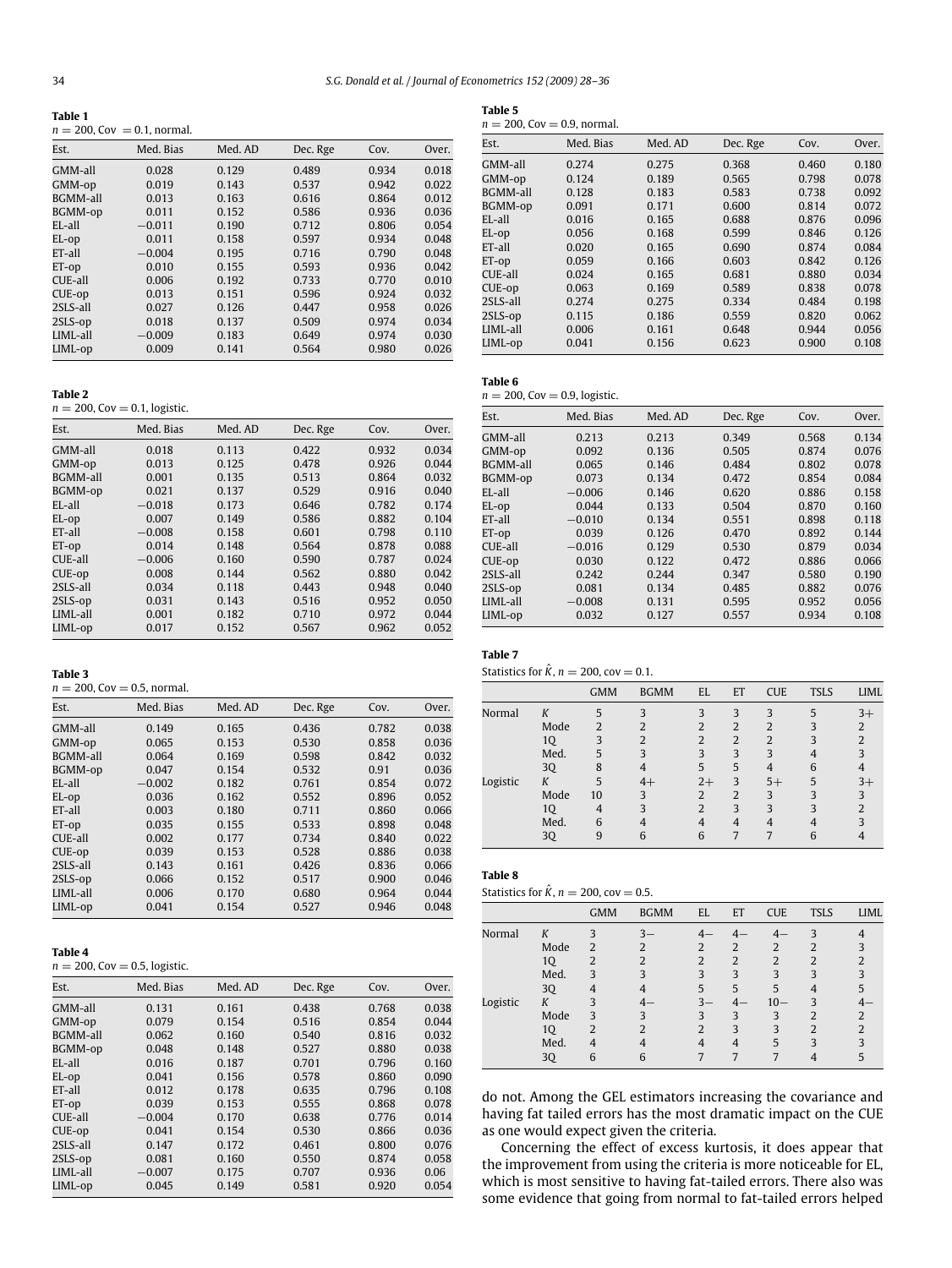**Table 9** Statistics for  $\hat{K}$ ,  $n = 200$ , cov = 0.9.

|          |      | <b>GMM</b>     | <b>BGMM</b>              | EL    | ET             | <b>CUE</b> | <b>TSLS</b>    | LIML |
|----------|------|----------------|--------------------------|-------|----------------|------------|----------------|------|
| Normal   | K    | $\overline{2}$ | $2+$                     | $4+$  | $4+$           | $4+$       | 2              | 5    |
|          | Mode | $\overline{2}$ | $\overline{2}$           | 3     | 3              | 3          | $\overline{2}$ |      |
|          | 1Q   | 2              | $\overline{\mathcal{L}}$ | 3     | 3              | 3          | $\overline{2}$ |      |
|          | Med. | $\overline{2}$ | 3                        |       | 4              | 4          | $\overline{2}$ |      |
|          | 3Q   | 3              | 3                        |       | 7              | 6          | 3              |      |
| Logistic | K    | $\overline{2}$ | $3+$                     | $3 -$ | 4              | 10         | $\overline{2}$ |      |
|          | Mode | $\overline{2}$ | 2                        | 10    | 10             | 10         | $\overline{2}$ |      |
|          | 1Q   | 2              | $\mathfrak{D}$           | 3     | $\overline{4}$ | 4          | $\overline{2}$ |      |
|          | Med. | $\overline{2}$ | κ                        | 6     | 6              | 6          | $\overline{2}$ |      |
|          | 3Q   | 3              |                          | 9     | 9              | 9          | 3              |      |
|          |      |                |                          |       |                |            |                |      |

**Table 10**

 $n = 800$ , cov = 0.1, normal.

| Est.            | Med. Bias | Med. AD | Dec. Rge | Cov.  | Over. |
|-----------------|-----------|---------|----------|-------|-------|
| GMM-all         | 0.019     | 0.07    | 0.262    | 0.925 | 0.035 |
| GMM-op          | 0.01      | 0.078   | 0.265    | 0.92  | 0.055 |
| <b>BGMM-all</b> | 0.006     | 0.081   | 0.302    | 0.92  | 0.025 |
| BGMM-op         | 0.001     | 0.084   | 0.298    | 0.92  | 0.06  |
| EL-all          | 0.000     | 0.085   | 0.305    | 0.895 | 0.065 |
| EL-op           | $-0.001$  | 0.080   | 0.296    | 0.900 | 0.060 |
| ET-all          | 0.005     | 0.084   | 0.314    | 0.895 | 0.070 |
| ET-op           | 0.001     | 0.080   | 0.290    | 0.905 | 0.065 |
| CUE-all         | 0.006     | 0.082   | 0.307    | 0.895 | 0.025 |
| CUE-op          | 0.004     | 0.082   | 0.298    | 0.915 | 0.055 |
| 2SLS-all        | 0.022     | 0.066   | 0.24     | 0.925 | 0.050 |
| 2SLS-op         | 0.005     | 0.074   | 0.275    | 0.920 | 0.060 |
| LIML-all        | $-0.001$  | 0.079   | 0.305    | 0.945 | 0.060 |
| LIML-op         | $-0.006$  | 0.083   | 0.296    | 0.930 | 0.055 |

#### **Table 11**

 $n = 800$ ,  $cov = 0.1$ , logistic.

| Est.            | Med. Bias | Med. AD | Dec. Rge | Cov.  | Over. |
|-----------------|-----------|---------|----------|-------|-------|
| GMM-all         | 0.007     | 0.068   | 0.234    | 0.93  | 0.025 |
| GMM-op          | 0.007     | 0.073   | 0.253    | 0.925 | 0.025 |
| <b>BGMM-all</b> | $-0.007$  | 0.076   | 0.271    | 0.89  | 0.025 |
| BGMM-op         | $-0.002$  | 0.07    | 0.269    | 0.905 | 0.025 |
| $E$ I $-a$ ll   | $-0.012$  | 0.082   | 0.300    | 0.850 | 0.135 |
| EL-op           | $-0.002$  | 0.082   | 0.288    | 0.910 | 0.085 |
| ET-all          | $-0.015$  | 0.083   | 0.286    | 0.845 | 0.105 |
| ET-op           | $-0.003$  | 0.073   | 0.290    | 0.900 | 0.080 |
| CUE-all         | $-0.005$  | 0.08    | 0.281    | 0.856 | 0.025 |
| CUE-op          | $-0.001$  | 0.073   | 0.276    | 0.887 | 0.035 |
| 2SLS-all        | 0.005     | 0.067   | 0.243    | 0.965 | 0.060 |
| 2SLS-op         | 0.007     | 0.072   | 0.260    | 0.975 | 0.025 |
| LIML-all        | $-0.012$  | 0.078   | 0.314    | 0.975 | 0.060 |
| LIML-op         | $-0.010$  | 0.069   | 0.297    | 0.98  | 0.045 |

**Table 12**

| $n = 800$ , cov = 0.5, normal. |  |
|--------------------------------|--|
|--------------------------------|--|

| Est.            | Med. Bias | Med. AD | Dec. Rge | Cov.  | Over. |
|-----------------|-----------|---------|----------|-------|-------|
| GMM-all         | 0.087     | 0.094   | 0.237    | 0.770 | 0.070 |
| GMM-op          | 0.034     | 0.081   | 0.269    | 0.910 | 0.035 |
| <b>BGMM-all</b> | 0.022     | 0.085   | 0.297    | 0.860 | 0.065 |
| BGMM-op         | 0.016     | 0.077   | 0.278    | 0.940 | 0.020 |
| EL-all          | 0.004     | 0.089   | 0.322    | 0.890 | 0.075 |
| EL-op           | 0.015     | 0.084   | 0.282    | 0.930 | 0.065 |
| ET-all          | 0.005     | 0.089   | 0.314    | 0.880 | 0.075 |
| ET-op           | 0.015     | 0.085   | 0.282    | 0.935 | 0.065 |
| CUE-all         | 0.009     | 0.090   | 0.322    | 0.870 | 0.050 |
| CUE-op          | 0.015     | 0.082   | 0.276    | 0.935 | 0.040 |
| 2SLS-all        | 0.089     | 0.090   | 0.231    | 0.805 | 0.065 |
| 2SLS-op         | 0.035     | 0.077   | 0.255    | 0.915 | 0.035 |
| LIML-all        | 0.004     | 0.085   | 0.319    | 0.960 | 0.055 |
| LIML-op         | 0.018     | 0.083   | 0.281    | 0.955 | 0.040 |

the CUE more than the other estimators, as suggested in the theory, although this led to a lower improvement from using the moment selection criterion.

| $\sim$<br>$\sim$<br>×<br>. . | $\sim$ |
|------------------------------|--------|
|                              |        |

| Table 13 |                                  |  |
|----------|----------------------------------|--|
|          | $n = 800$ , cov = 0.5, logistic. |  |

| Est.            | Med. Bias | Med. AD | Dec. Rge | Cov.  | Over. |
|-----------------|-----------|---------|----------|-------|-------|
| GMM-all         | 0.082     | 0.091   | 0.241    | 0.790 | 0.05  |
| GMM-op          | 0.042     | 0.078   | 0.274    | 0.870 | 0.045 |
| <b>BGMM-all</b> | 0.022     | 0.079   | 0.291    | 0.870 | 0.025 |
| BGMM-op         | 0.025     | 0.081   | 0.285    | 0.895 | 0.055 |
| EL-all          | $-0.003$  | 0.089   | 0.312    | 0.875 | 0.155 |
| EL-op           | 0.016     | 0.083   | 0.287    | 0.885 | 0.100 |
| ET-all          | 0.000     | 0.082   | 0.303    | 0.870 | 0.115 |
| ET-op           | 0.018     | 0.080   | 0.275    | 0.885 | 0.080 |
| CUE-all         | 0.001     | 0.086   | 0.302    | 0.838 | 0.025 |
| CUE-op          | 0.017     | 0.077   | 0.273    | 0.880 | 0.045 |
| 2SLS-all        | 0.093     | 0.093   | 0.224    | 0.800 | 0.055 |
| 2SLS-op         | 0.041     | 0.076   | 0.278    | 0.890 | 0.060 |
| LIML-all        | $-0.009$  | 0.076   | 0.286    | 0.955 | 0.055 |
| LIML-op         | 0.021     | 0.078   | 0.274    | 0.925 | 0.06  |

```
Table 14
```

|                 | $n = 800$ , cov = 0.9, normal. |         |          |       |       |  |  |  |
|-----------------|--------------------------------|---------|----------|-------|-------|--|--|--|
| Est.            | Med. Bias                      | Med. AD | Dec. Rge | Cov.  | Over. |  |  |  |
| GMM-all         | 0.176                          | 0.176   | 0.212    | 0.415 | 0.145 |  |  |  |
| GMM-op          | 0.064                          | 0.093   | 0.273    | 0.880 | 0.055 |  |  |  |
| <b>BGMM-all</b> | 0.060                          | 0.100   | 0.297    | 0.815 | 0.070 |  |  |  |
| BGMM-op         | 0.044                          | 0.083   | 0.294    | 0.875 | 0.060 |  |  |  |
| $E$ L-all       | 0.010                          | 0.078   | 0.287    | 0.915 | 0.085 |  |  |  |
| EL-op           | 0.032                          | 0.082   | 0.272    | 0.895 | 0.105 |  |  |  |
| ET-all          | 0.016                          | 0.078   | 0.279    | 0.920 | 0.115 |  |  |  |
| ET-op           | 0.025                          | 0.079   | 0.273    | 0.920 | 0.135 |  |  |  |
| CUE-all         | 0.012                          | 0.080   | 0.280    | 0.925 | 0.075 |  |  |  |
| CUE-op          | 0.025                          | 0.079   | 0.276    | 0.920 | 0.115 |  |  |  |
| 2SLS-all        | 0.166                          | 0.166   | 0.217    | 0.455 | 0.140 |  |  |  |
| 2SLS-op         | 0.061                          | 0.089   | 0.268    | 0.88  | 0.050 |  |  |  |
| LIML-all        | 0.020                          | 0.079   | 0.285    | 0.95  | 0.060 |  |  |  |
| LIML-op         | 0.035                          | 0.080   | 0.276    | 0.93  | 0.100 |  |  |  |
|                 |                                |         |          |       |       |  |  |  |

| Table 15 |     |        |
|----------|-----|--------|
|          | ∘o∩ | $\sim$ |

| 140IC 1.J       | $n = 800$ , cov = 0.9, logistic. |         |          |       |       |  |  |  |  |
|-----------------|----------------------------------|---------|----------|-------|-------|--|--|--|--|
| Est.            | Med. Bias                        | Med. AD | Dec. Rge | Cov.  | Over. |  |  |  |  |
| GMM-all         | 0.143                            | 0.145   | 0.179    | 0.530 | 0.130 |  |  |  |  |
| GMM-op          | 0.046                            | 0.089   | 0.274    | 0.885 | 0.045 |  |  |  |  |
| <b>BGMM-all</b> | 0.033                            | 0.070   | 0.230    | 0.885 | 0.075 |  |  |  |  |
| BGMM-op         | 0.039                            | 0.074   | 0.263    | 0.875 | 0.075 |  |  |  |  |
| EL-all          | 0.003                            | 0.066   | 0.289    | 0.910 | 0.180 |  |  |  |  |
| EL-op           | 0.024                            | 0.072   | 0.256    | 0.920 | 0.165 |  |  |  |  |
| ET-all          | $-0.002$                         | 0.086   | 0.281    | 0.910 | 0.115 |  |  |  |  |
| ET-op           | 0.015                            | 0.079   | 0.281    | 0.910 | 0.125 |  |  |  |  |
| CUE-all         | $-0.001$                         | 0.083   | 0.264    | 0.919 | 0.035 |  |  |  |  |
| CUE-op          | 0.013                            | 0.079   | 0.277    | 0.911 | 0.040 |  |  |  |  |
| 2SLS-all        | 0.161                            | 0.161   | 0.199    | 0.510 | 0.135 |  |  |  |  |
| 2SLS-op         | 0.058                            | 0.089   | 0.304    | 0.870 | 0.085 |  |  |  |  |
| LIML-all        | 0.004                            | 0.077   | 0.304    | 0.975 | 0.075 |  |  |  |  |
| LIML-op         | 0.016                            | 0.076   | 0.263    | 0.955 | 0.115 |  |  |  |  |
|                 |                                  |         |          |       |       |  |  |  |  |

# **Table 16**

|  |  | Statistics for K, $n = 800$ , cov = 0.1. |
|--|--|------------------------------------------|

|          |      | <b>GMM</b> | <b>BGMM</b> | EL   | ET   | <b>CUE</b> | <b>TSLS</b> | LIML |
|----------|------|------------|-------------|------|------|------------|-------------|------|
| Normal   | Κ    | 10         |             | $7+$ | $7+$ | $7+$       | 10          | $8-$ |
|          | Mode | 8          | 6           | 6    | 6    | 6          | 8           | 6    |
|          | 1Q   | 8          | 6           | 6    | 6    | 6          |             | 6    |
|          | Med. | 12         |             |      |      | 7          | 9           |      |
|          | 3Q   | 17         | 9           | 9    | 9    | 9          | 13          | 9    |
| Logistic | K    | 10         | $9+$        | 6    | 7    | $11 -$     | 10          | 8    |
|          | Mode | 20         | 10          |      | 8    | 8          | 8           |      |
|          | 1Q   | 10         | 8           | 6    | 7    | 8          | 7           | 6    |
|          | Med. | 15         | 11          | 8    | 10   | 12         | 9           | 7    |
|          | 30   | 19         | 16          | 12   | 15   | 17         | 12          | 8    |

# **5. Conclusion**

In this paper we have developed approximate MSE criteria for moment selection for a variety of estimators in conditional moment contexts. We found that the CUE has smaller MSE than